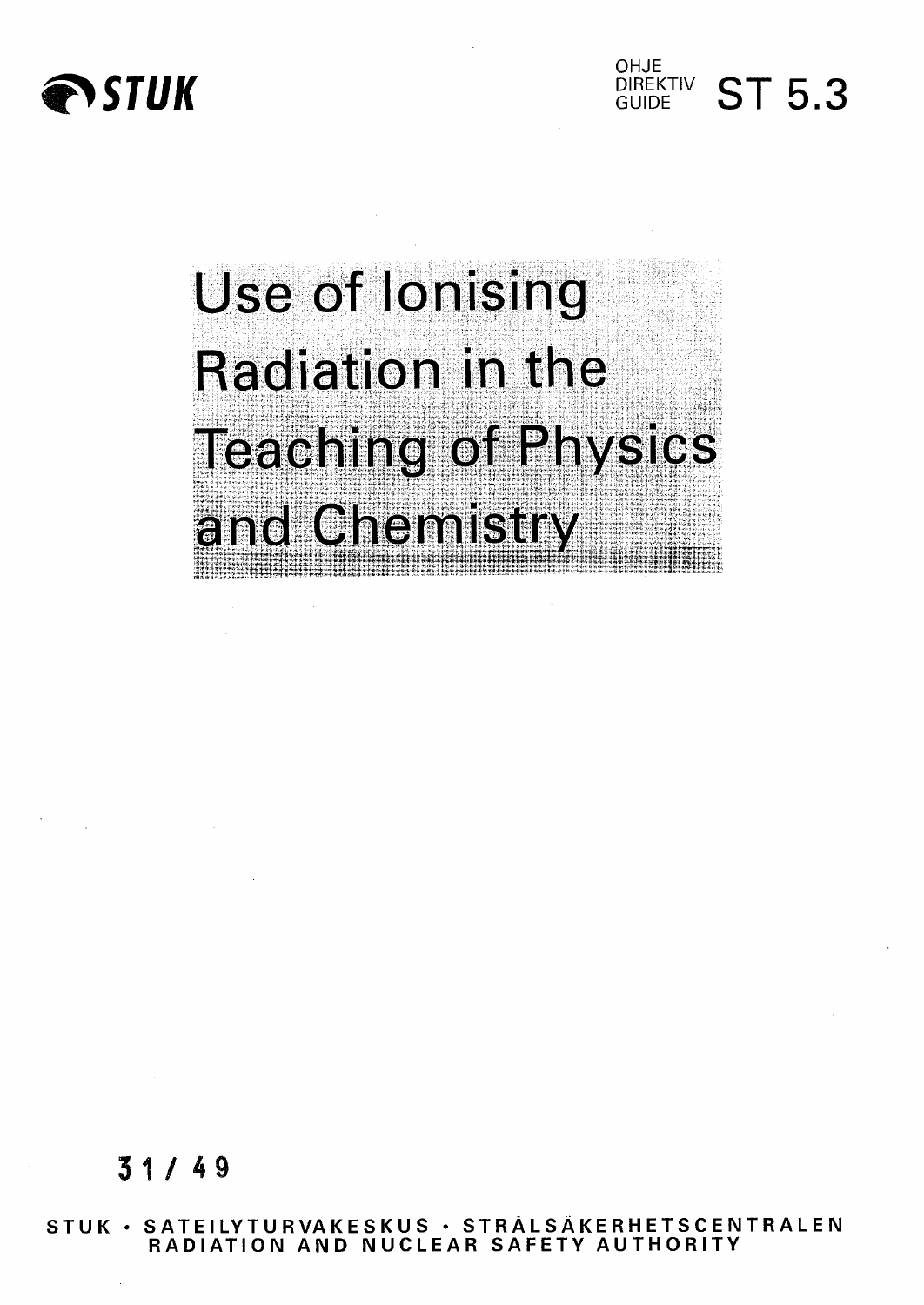

# Use of Ionising Radiation in the Teaching of Physics and Chemistry

|                | General                                                                               | 3 |
|----------------|---------------------------------------------------------------------------------------|---|
|                | <b>Licensing of Radiation Use</b>                                                     |   |
| 2.1            | Use of Radiation Exempted from the Safety Licence                                     | 3 |
| 2.1.1<br>2.1.2 | Radiation Appliances Approved for Educational Use<br>Radiation Appliances in the Form | 3 |
|                | of Consumer Goods. Exemption Values                                                   | 4 |
| 2.2            | Licenced Use of Radiation                                                             | 5 |
| 3              | <b>Safety Requirements</b>                                                            |   |
| 3,1            | Limiting of Radiation Exposure                                                        | 5 |
| 3.2            | Responsible Person                                                                    |   |
| 3.3            | Marking and Storage of Radiation Sources                                              | 5 |
| 3.4            | <b>Protection Instructions</b>                                                        | 6 |
| 4              | <b>Restrictions on Use</b>                                                            | 6 |
| 5              | Bibliography                                                                          | 6 |

Appendix A Radiation Safety when Using Demonstration Aids Appendix B Definitions

This Guide is valid as of 1 May 1999 until further notice. It replaces ST Guide 5.3 "Use of Ionising Radiation in the Teaching of Physics and Chemistry", issued on 14 December 1992.

Second, revised edition Helsinki 2000 Oy Edita Ab ISBN 951-712-396-5 ISSN 0789-4619

#### **STUK • SATEILYTURVAKESKUS • STRALSAKERHETSCENTRALEN RADIATIO N AN D NUCLEA R SAFETY AUTHORIT Y**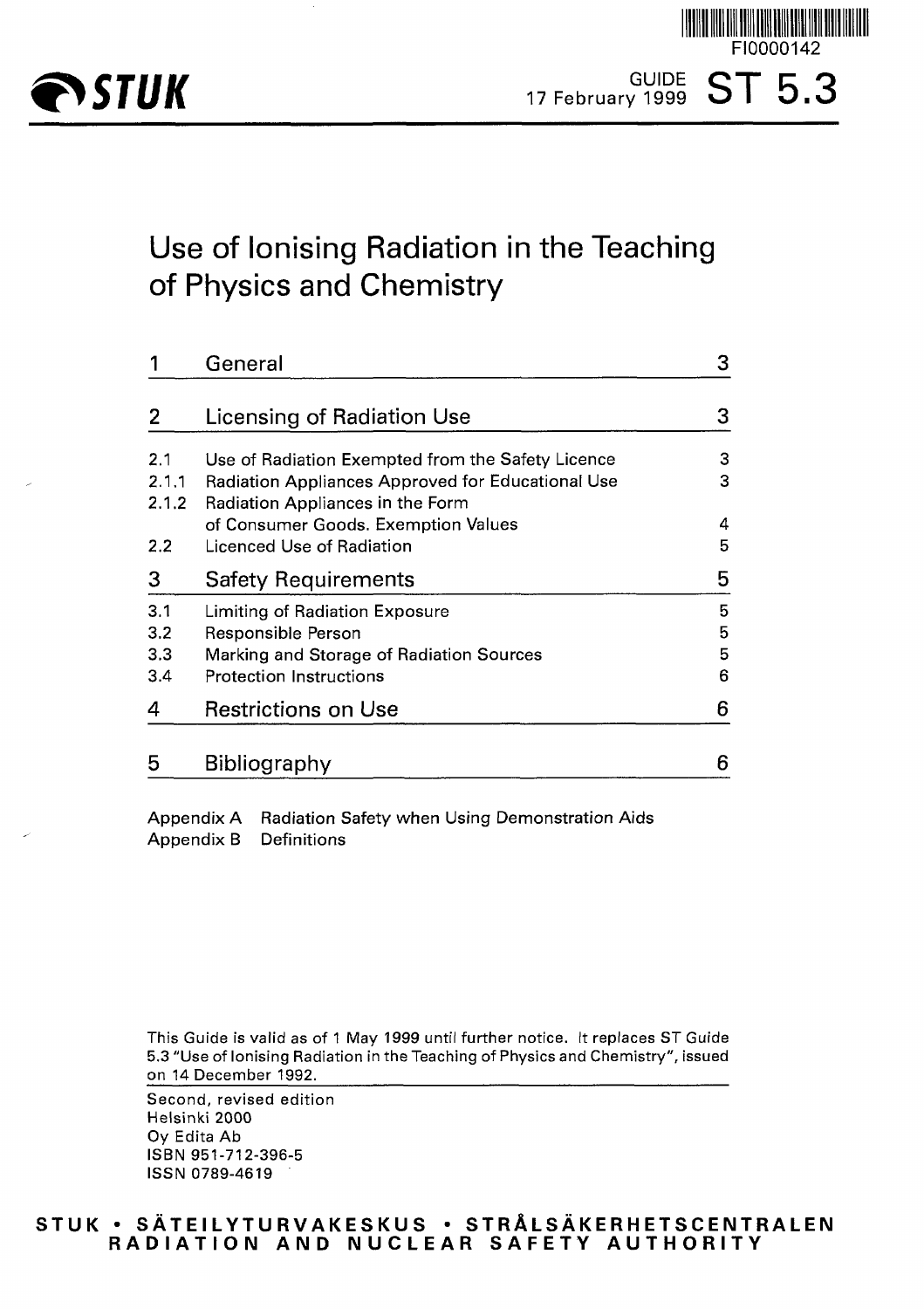# Authorisation

Under section 70, paragraph 2, of the Radiation Act  $(592/1991)$ , STUK  $-$  Radiation and Nuclear Safety Authority (Finland) issues general instructions, known as Radiation Safety Guides (ST Guides), concerning the use of radiation and operations involving radiation.

The Radiation Act stipulates that the party running a radiation practice is responsible for the safety of the operations. The responsible party is obliged to ensure that the level of safety specified in the ST Guides is attained and maintained.

Translation. Original text in Finnish.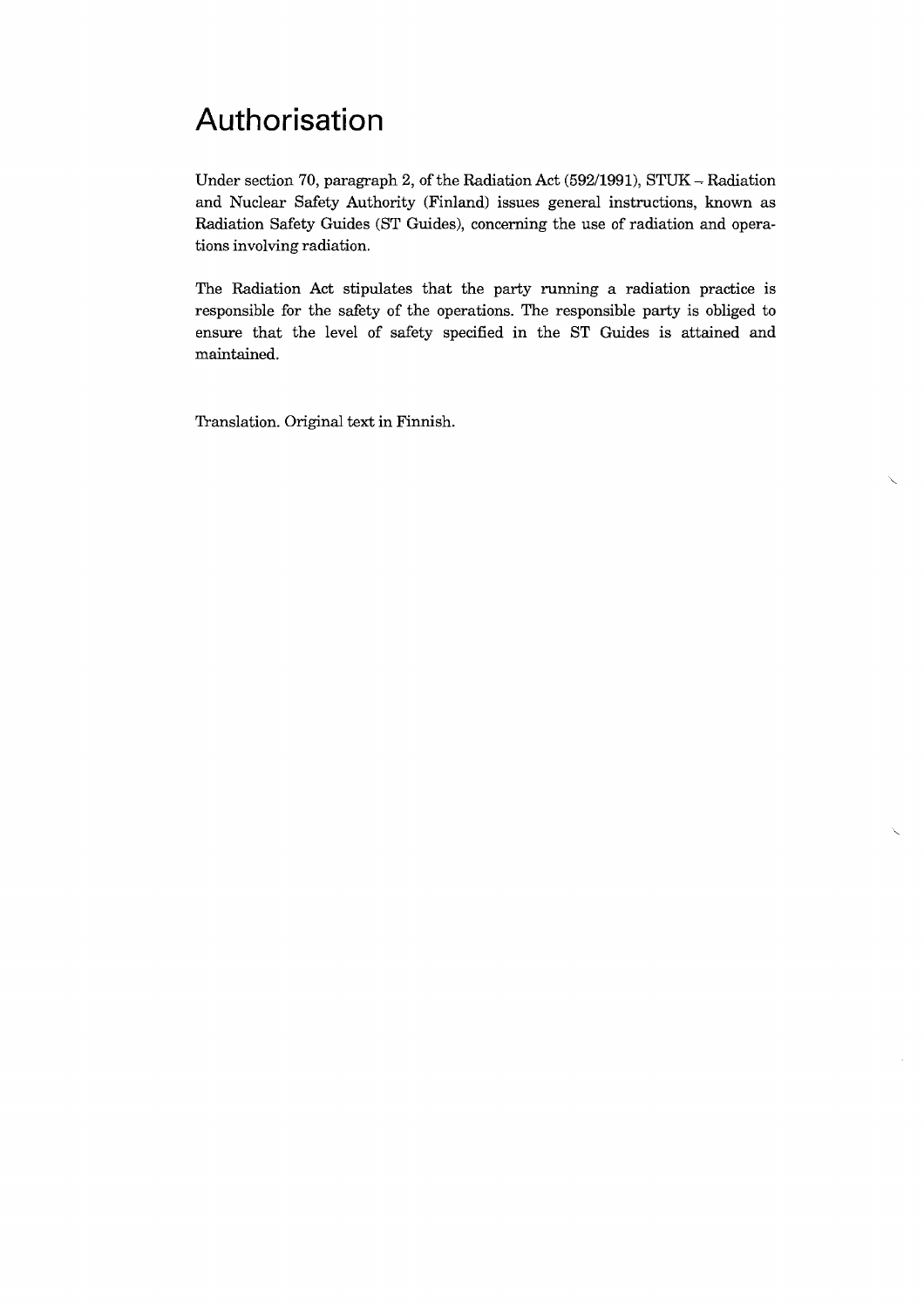# 1 General

Appliances producing ionising radiation for use in school education are usually of low power, and the amount of radioactive material used as the radiation source is small. Nevertheless, it is highly important to act with caution and to follow the operating instructions during demonstrations and practical exercises in order to avoid radiation exposure to the pupils and teacher. Other important aspects in ensuring radiation safety include the good quality and condition of the appliances, as well as strict adherence to the regulations concerning the storage and disposal of radioactive materials. It is also important that the radiation meters used in teaching are sufficiently sensitive to register even the slightest amount of radiation.

This guide lays down the safety requirements for the use of radiation in school education, as well as the principles regulating the use of radiation sources without the safety licence referred to in section 16 of the Radiation Act (592/ 1991). The guide covers the use of radiation sources emitting ionising radiation in elementary schools and high schools, as well as the use of radiation in the teaching of physics and chemistry in vocational training institutions and corresponding educational institutions.

# 2 Licensing of Radiation Use

According to section 16 of the Radiation Act (592/1991), the use of radiation is generally not permitted without a safety licence. Exemption from the safety licence and grounds for such exemption are specified in section 17 of the Radiation Act, which states that the Radiation and Nuclear Safety Authority (STUK) may exempt a specific use of radiation from the safety licence, if it can be ensured to a sufficiently reliable degree that such a use of radiation does not constitute a health hazard or other danger. The basic criteria for exemption values and for the exemption of the use of radiation from the safety licence and reporting obligation are presented in ST Guide 1.5.

### **2.1 Use of Radiation Exempted from the Safety Licence**

#### **2.1.1 Radiation Appliances Approved for Educational Use**

In decision No. 1092/310/1992, STUK has exempted the use of teaching aids—which produce ionising radiation electrically and which contain sealed sources—from the safety licence, when the use of such radiation is related to the teaching of physics or chemistry in schools, vocational training institutions or corresponding educational institutions. The exemption decision sets the following requirements as the condition for granting exemption from the safety licence:

- The radiation appliance shall be approved for educational use. A radiation appliance is approved for educational use if it has been inspected by STUK, or inspected and approved elsewhere as presupposed in an international treaty ratified by Finland.
- The school shall notify STUK within one month after the acquisition of a radiation appliance.
- The total activity of the radionuclides emitting alpha radiation in the radiation appliances possessed by the school shall not exceed 370 kBq.
- The school shall designate a person responsible for radiation safety whose task is to supervise that radiation protection regulations and instructions are followed in the use and storage of radiation sources and in the disposal of radioactive waste.
- Any radiation sources containing radioactive material which are broken or no longer in use must be treated as radioactive waste. If necessary, STUK shall be contacted for instructions concerning the disposal of the waste, unless the waste can be returned to the importer of the appliance.

The importer or manufacturer of the appliance is responsible for applying for the inspection referred to in the exemption decision. If there is no mark of inspection or approval on the appliance or in the enclosed documents, STUK must be contacted for further information about the licence and inspection requirements related to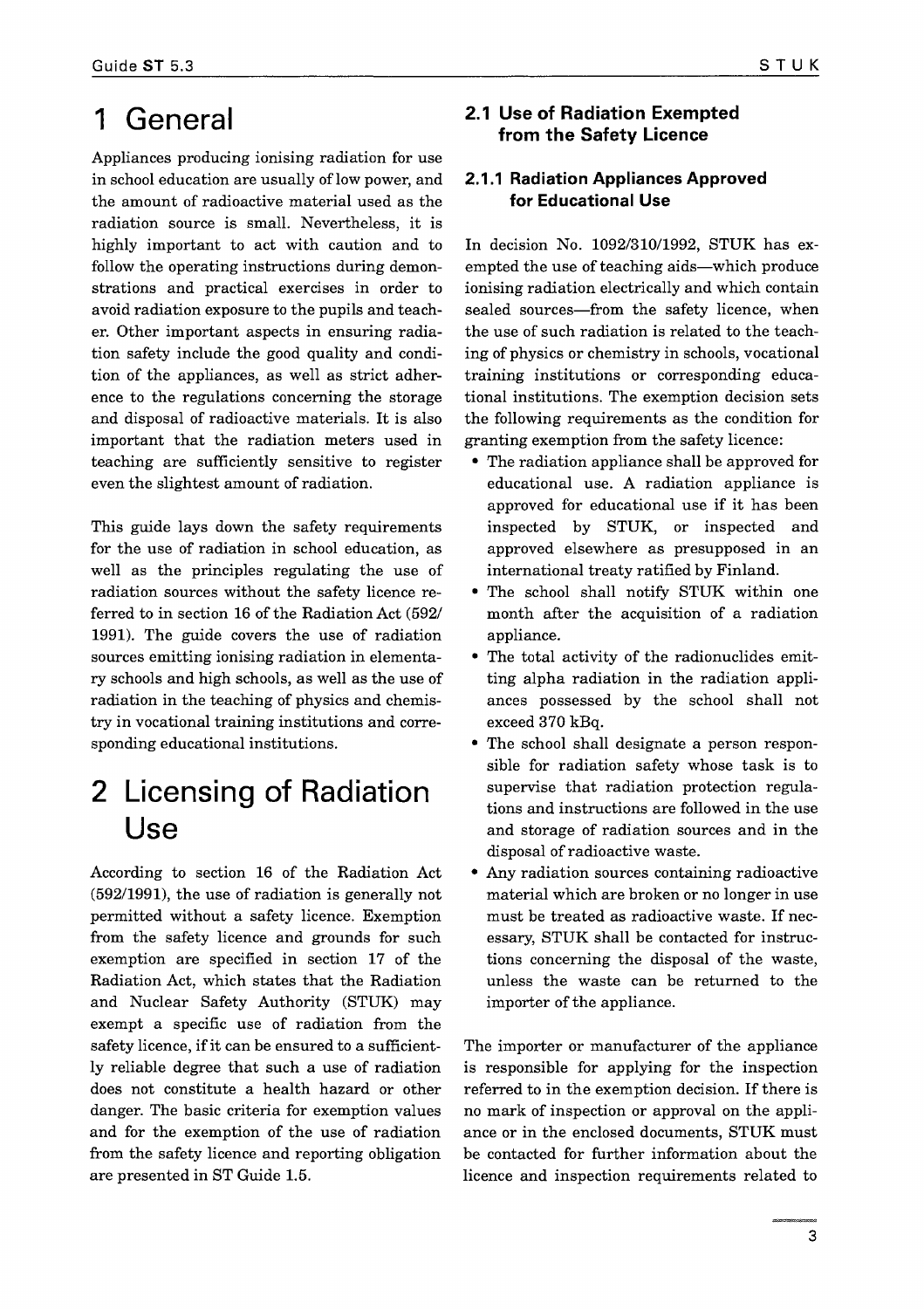the use of the appliance. Any radiation appliances which STUK has earlier approved in radiation use inspections in schools and educational facilities can still be used without the safety licence, providing that the special conditions stipulated in the inspection documents and the restrictions on use, specified here in chapter 4, are observed.

#### 2.1.2 Radiation Appliances in the Form of Consumer Goods. Exemption Values

The following uses of radiation have been exempted from the safety licence directly on the basis of the Radiation Act, or by separate decisions of STUK:

- The use of radiation appliances in the form of consumer goods. Such appliances include smoke detectors for domestic use and compasses containing radioluminous paint.
- The use of a radiation appliance which, due to the very small radiation exposure caused by it, has been exempted from control. Such appliances include appliances containing a sealed source in which the activity does not exceed the exemption value.
- The use of a radioactive material when the activity possessed at one time is less than the exemption value, or the activity concentration does not exceed the exemption value.

In the case of a mixture of radionuclides or more than one radionuclide, a safety licence will not be needed for the use of radiation, if the following condition is met:

$$
\sum_{k} \frac{A_k}{A_{E,k}} \leq 1 \quad or \quad \sum_{k} \frac{C_k}{C_{E,k}} \leq 1.
$$

Where:

- $A_{k}$ is the activity of radionuclide k,
- $A_{\kappa k}$  is the exemption value for radionuclide k,
- $C_k$ is the activity concentration of radionuclide k, and
- $C_{E,k}$  is the exemption value for radionuclide k.

The exemption values are presented in ST Guide 1.5. The exemption values apply in the same manner to both unsealed and sealed sources. The exemption values of the most commonly used radionuclides are as follows:

| Radionu-<br>clide | Activity | Activity-<br>concentration |
|-------------------|----------|----------------------------|
|                   | (kBq)    | (kBq/kg)                   |
| Co-60             | 100      | 10                         |
| $Sr-90$           | 10       | 100                        |
| $Cs-137$          | 10       | 10                         |
| Ra-226            | 10       | 10                         |
| Am-241            | 10       |                            |

If the radiation appliances used as teaching aids are classified as consumer goods or exempted from control as specified above, it is not necessary to notify STUK about them. The licence or notification procedure is not applicable to radioactive mineral or rock samples which schools may possess for teaching purposes.

The use of unsealed sources—such as radioactive material in the form of a solution or powder—which are below the exemption values is also exempted from the safety licence. Instead of applying for a safety licence, the school shall notify STUK about the use of such unsealed sources. If radionuclide generators, such as <sup>90</sup>Sr/ <sup>90</sup>Y and <sup>137</sup>Cs/137mBa, are used for generating unsealed sources, they shall be approved for teaching purposes according to item 2.1.1, even though the exemption values are not exceeded. However, it is advisable to avoid using radioactive materials as unsealed sources unless such use is educationally essential.

If the electrical apparatus has no parts which operate at a voltage greater than 5000 V, the provisions concerning ionising radiation shall not apply to the use of the apparatus, even though the apparatus does in fact produce ionising radiation.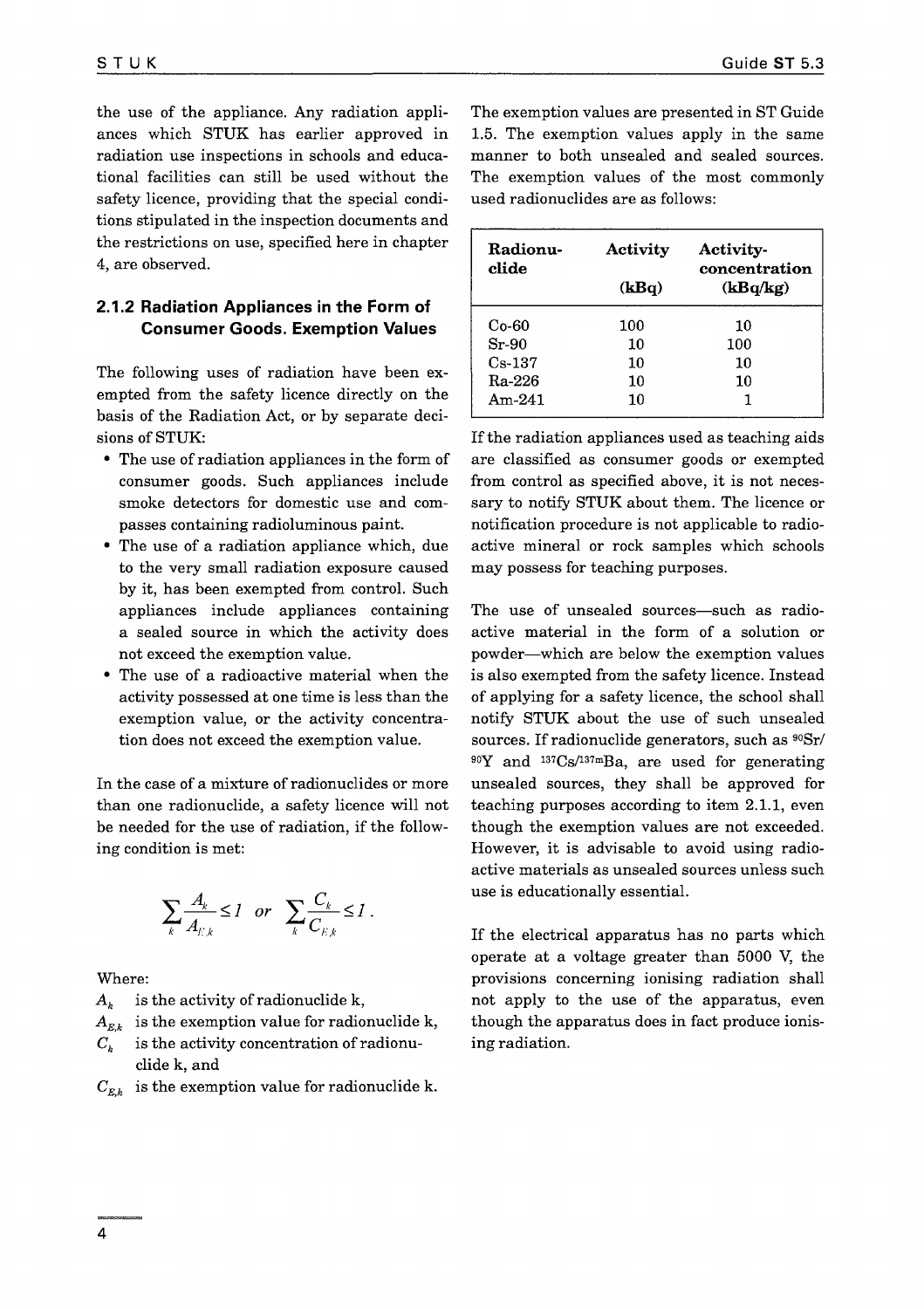#### 2.2 Licenced Use of Radiation

If radiation sources other than those exempted from the safety licence as per item 2.1 are used for teaching purposes, the school shall apply to STUK for a safety licence. The application procedure for a safety licence is stipulated in the Radiation Decree (1512/1991). Depending on the nature and extent of the use of radiation, the safety licence application shall contain sufficient information about such items as the locality where the radiation is used, radiation sources, protective and safety systems used, arrangements for the monitoring of radiation exposure, as well as the handling of radioactive waste and rendering it harmless. Furthermore, a person who has completed an appropriate radiation protection course, or proved his/her competence in a separate radiation protection hearing, shall be designated as the radiation safety officer responsible for the safe use of radiation. Application forms and additional information about applying for a safety licence, or an exemption from the safety licence on the basis of section 17 of the Radiation Act (592/1991), are available from STUK.

It is recommendable to arrange the use of radiation in high-school or elementary-school education in a manner not requiring a safety licence.

### 3 Safety Requirements

### 3.1 Limiting of Radiation Exposure

According to the general principles of radiation protection, exposure to radiation must be kept as low as is reasonably achievable. The use of radiation at schools shall be planned and arranged in such a way that the effective dose caused by it to the teaching staff, pupils and other persons during one year does not exceed 1 mSv. According to Publication No. 36 of the International Commission on Radiological Protection (ICRP), the recommended annual dose limit for pupils is 0.5 mSv. The dose caused by one demonstration to a pupil shall not exceed 0.05 mSv.

#### 3.2 Responsible Person

It is not necessary to have a safety licence for the use of radiation referred to in item 2.1, but the school must designate a person responsible for radiation safety. It is preferable that the responsible person be one of the physics or chemistry teachers. The responsible person shall familiarise him/herself with the radiation safety regulations and instructions related to the use of teaching aids. The person shall also ensure that the radiation sources are in good condition as regards radiation protection, and that there are operating and safety instructions and special regulations—which are designated as mandatory in the inspection documents of the radiation sources or other documentation—readily available to the teachers for their demonstrations. A summarised list of the most essential instructions and radiation safety aspects should be drawn up and placed in the laboratory or the room where the radiation sources are stored. An example of such a summary can be found in Appendix A.

#### 3.3 Marking and Storage of Radiation Sources

The radiation appliances shall be furnished with a sign warning about ionising radiation. The radiation sources containing radioactive material shall also be furnished with a marking indicating the radionuclide in question, its activity and the date at which the activity was determined.

The radiation sources shall be returned to their storage place immediately after the lesson. The storage place shall be lockable, and access to or opening of such a storage space be permissible only with the consent of the teacher or person responsible for radiation safety. The storeroom or storage cupboard in which radioactive materials are stored must be furnished with a warning sign indicating a danger of ionising radiation. A list must be kept of the radiation sources, indicating the identification data of the radiation source, such as the manufacturer,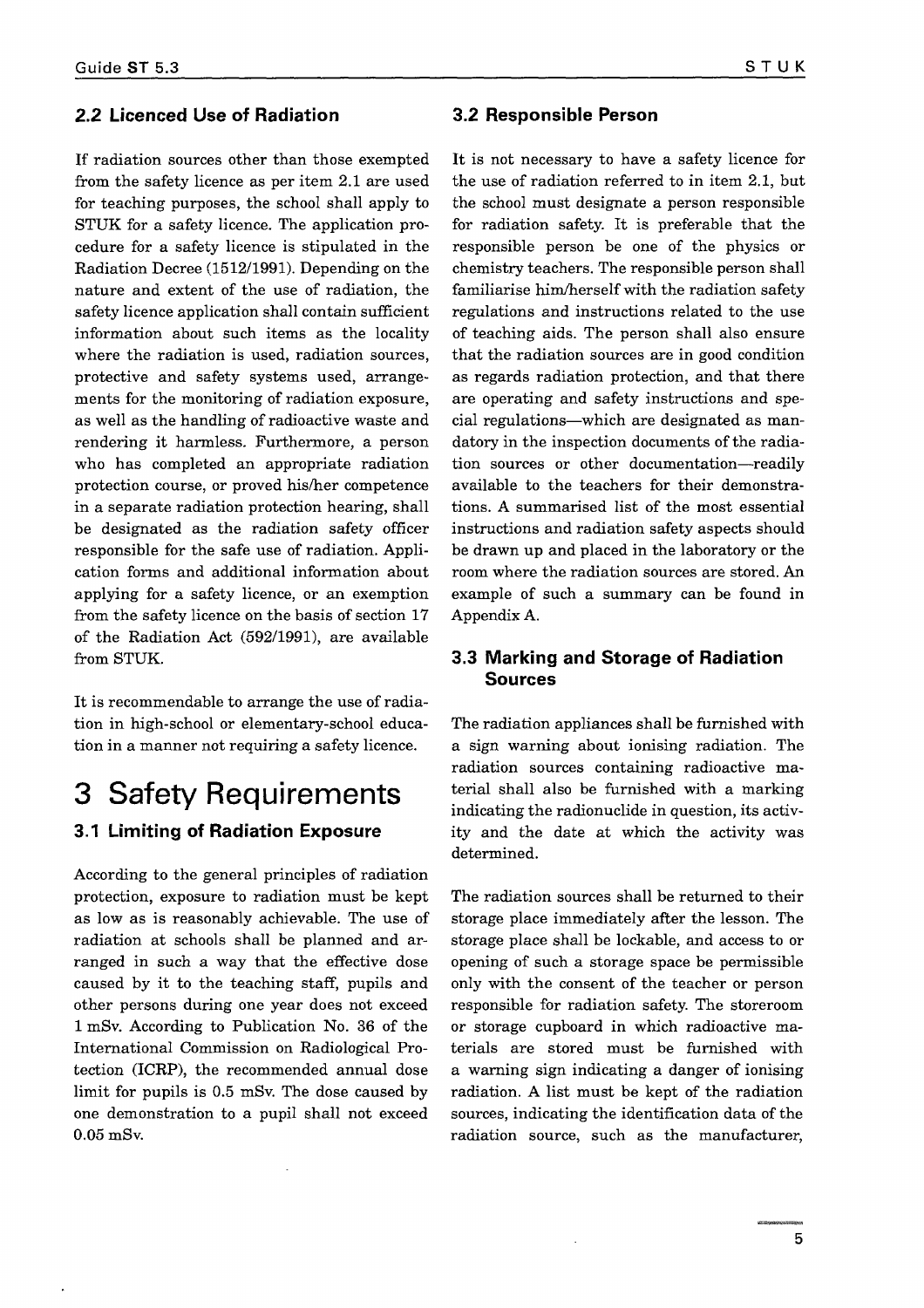type, serial number, radionuclide, its activity, and the date at which the activity was determined.

When a radioactive material is removed as waste, the list must be furnished with a marking indicating the date and the place to where the waste has been delivered.

#### **3.4 Protection Instructions**

The teacher must make sure that the radiation sources are not used longer than is educationally necessary, and that the pupils do not handle the radiation sources needlessly or without supervision.

The area directly in front of the primary beam of an X-ray appliance shall be kept free of persons. The safety distance in other directions is usually 1.5 m.

The decrease in radiation intensity is directly proportional to the square of the distance from the radiation source. Radiation exposure can, thus, be easily reduced by increasing the distance from the radiation source.

#### An example.

The dose rate of gamma radiation emitted by an unsealed point source containing 370 kBq of  $137Cs$  is 3.3  $\mu$ Sv/h at a distance of 10 cm from the source but, according to the square rule, only  $0.033$   $\mu$ Sv/h at a distance of one metre.

A radiation source containing radioactive material shall not be kept outside its radiation shield for longer than is necessary. A radiation source removed from its shield shall be handled in such a way that no part of the body is needlessly exposed to the radiation.

# 4 Restrictions on Use

It is not allowed to use unshielded X-ray appliances in school education.

Cold cathode type discharge tubes may generate X-rays. Such X-rays are not dangerous if the voltage in the discharge tube does not exceed 5000 V. Therefore, an adjustable voltage source with a maximum voltage of more than 5000 V shall not be used in connection with a discharge tube without a voltmeter or some other means of ensuring that the voltage does not exceed 5000 V. A spark inductor may not be used as a voltage source for appliances generating Xrays.

The above-mentioned discharge tubes include the following:

- a so-called Crookes tube demonstrating the bending of cathode rays in a magnetic field
- a Braun tube
- cathode-ray tubes containing fluorescent material
- a shadow cross tube
- a tube for demonstrating the pressure of cathode rays
- a tube for demonstrating the thermal effect of a cathode ray
- a canal ray tube.

<sup>226</sup>Ra sources which have been in use for more than 10 years shall not be used prior to ensuring their tightness. A leakage test in accordance with section 7 of standard SFS 5111 shall be carried out once a year or prior to starting the demonstration at the latest. If a leak is found in a sealed source, use of the source must be terminated and it shall be treated as radioactive waste.

### 5 Bibliography

- 1 ICRP Publication 36, Protection against Ionising Radiation in the Teaching of Science. The International Commission on Radiological Protection, Pergamon Press, Oxford 1983.
- 2 SFS 5111, Sealed radioactive sources. Leak test methods during use. (in Finnish)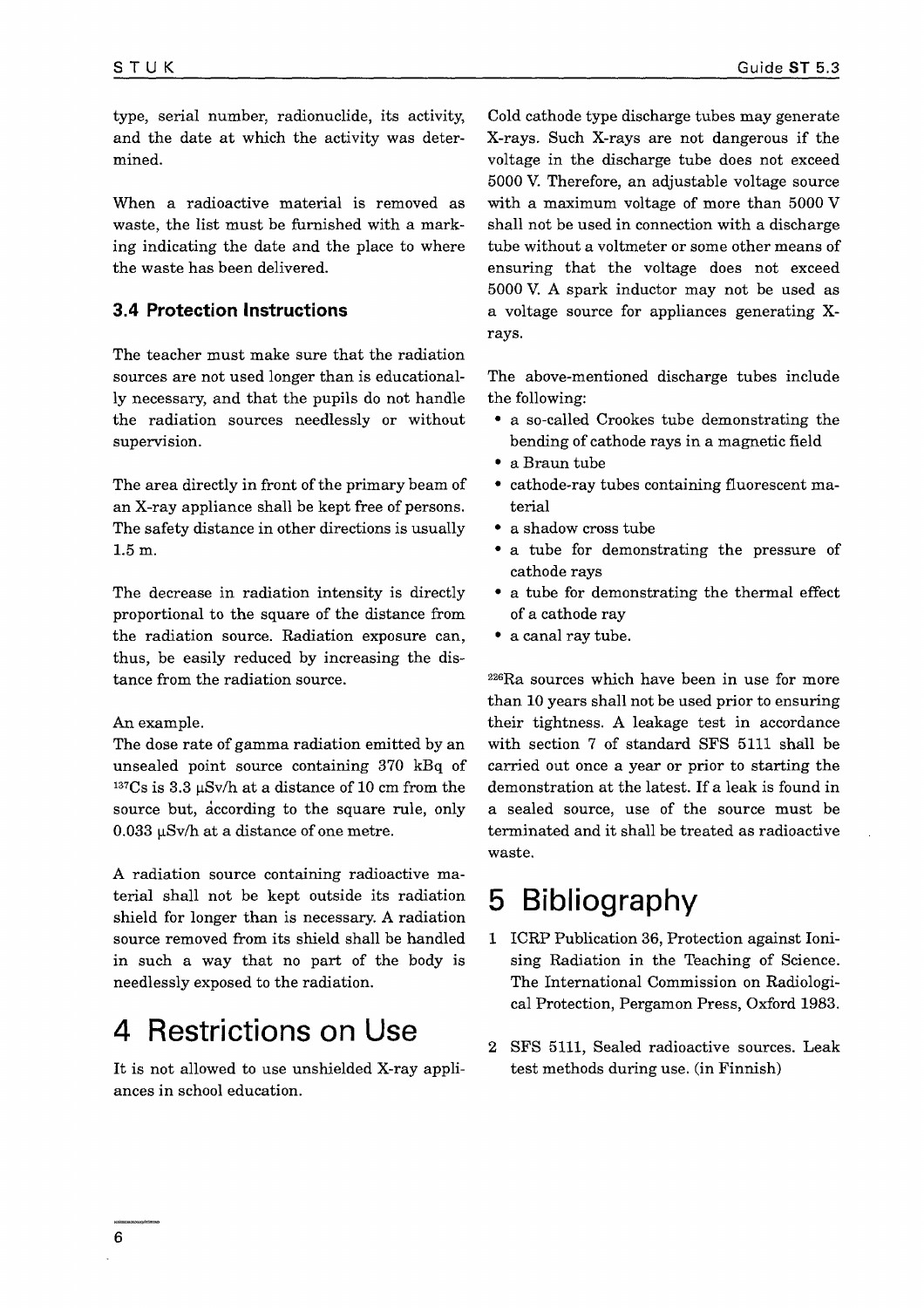### **APPENDIX A**

#### **RADIATION SAFETY WHEN USING DEMONSTRATION AIDS**

- 1. Make sure that the radiation sources are not damaged and that their safety mechanisms function properly.
- 2. Follow the operating instructions for the appliance in question.
- 3. Use radiation sources only for as long as is educationally necessary.
- 4. During the demonstration, make sure that nobody is directly in front of the primary beam of an X-ray appliance, and that the pupils do not handle the radiation sources needlessly or without supervision.
- 5. Do not keep a radiation source containing radioactive material needlessly outside its shield. Always handle an unshielded radiation source in such a way as to ensure that no part of the body is needlessly exposed to the radiation.
- 6. Return the radiation sources to their storage place immediately after the demonstration.
- 7. Damaged or misplaced radiation sources must be reported to the person responsible for the radiation safety.
- 8. For more information about the use of radiation, contact STUK Radiation and Nuclear Safety Authority, telephone (09) 759 881.

THE PERSON RESPONSIBLE FOR RADIATION SAFETY AT THIS SCHOOL IS: